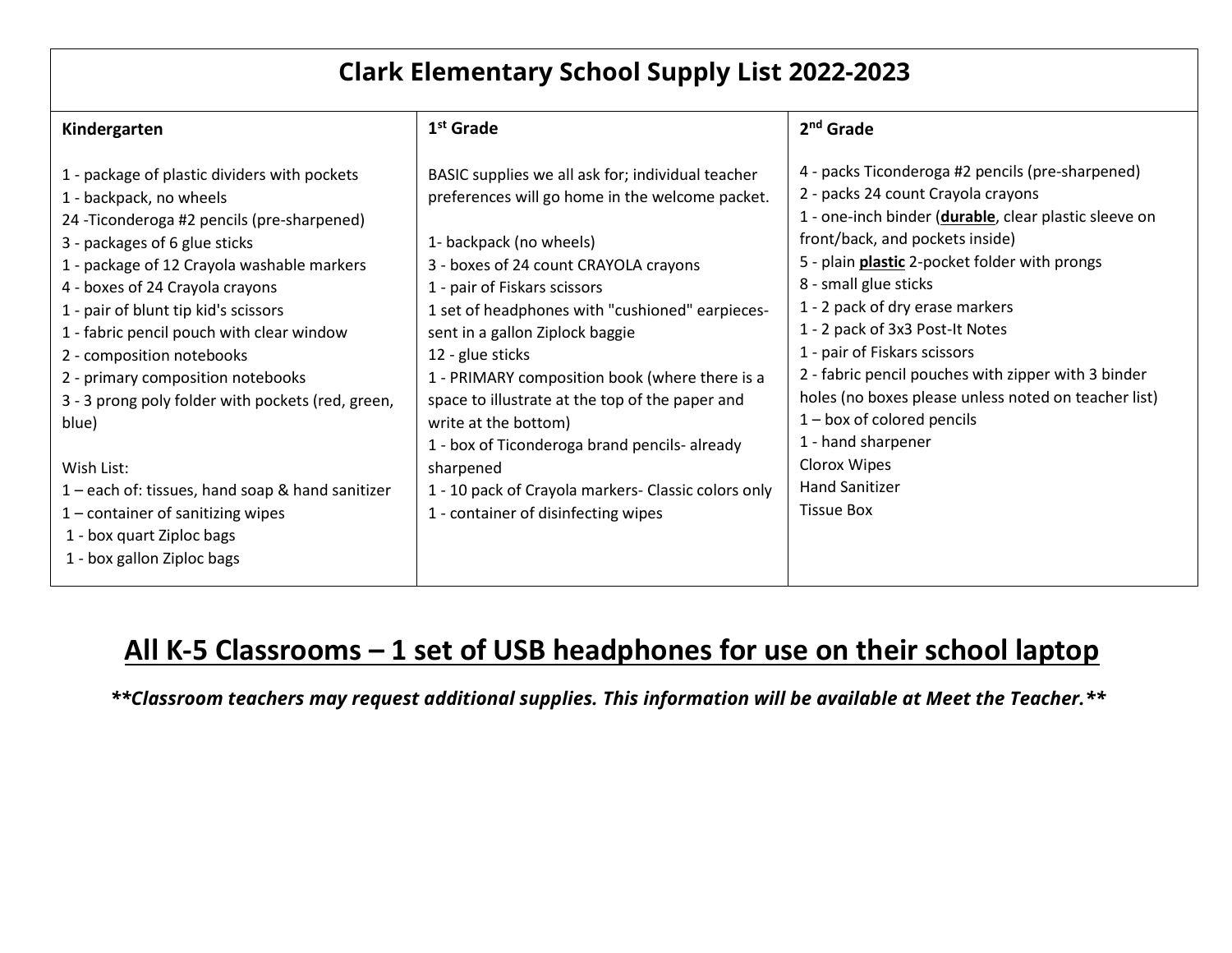## **Clark Elementary School Supply List 2022-2023**

| 3rd Grade                                                                                                                                                                                                                                                                                                                                                                                                                                                                                                                                                                                                                                                                                                                                                                                                                                                                                                                                 | 4 <sup>th</sup> Grade                                                                                                                                                                                                                                                                                                                                                                                                                                                                                                                                                                                                                                                                                                                           | 5 <sup>th</sup> Grade                                                                                                                                                                                                                                                                                                                                                                                                                                                                                                                                                                                                                                                                                                           |
|-------------------------------------------------------------------------------------------------------------------------------------------------------------------------------------------------------------------------------------------------------------------------------------------------------------------------------------------------------------------------------------------------------------------------------------------------------------------------------------------------------------------------------------------------------------------------------------------------------------------------------------------------------------------------------------------------------------------------------------------------------------------------------------------------------------------------------------------------------------------------------------------------------------------------------------------|-------------------------------------------------------------------------------------------------------------------------------------------------------------------------------------------------------------------------------------------------------------------------------------------------------------------------------------------------------------------------------------------------------------------------------------------------------------------------------------------------------------------------------------------------------------------------------------------------------------------------------------------------------------------------------------------------------------------------------------------------|---------------------------------------------------------------------------------------------------------------------------------------------------------------------------------------------------------------------------------------------------------------------------------------------------------------------------------------------------------------------------------------------------------------------------------------------------------------------------------------------------------------------------------------------------------------------------------------------------------------------------------------------------------------------------------------------------------------------------------|
| 1- backpack (no wheels)<br>2-1 inch 3 ring binder (with clear plastic sleeve<br>on front/back cover and inside pockets)<br>1 pack 8-tab dividers with pockets<br>3-packs pre-sharpened pencils (Ticonderoga<br>brand)<br>1-Pair of scissors<br>4 glue sticks<br>1 bottle of Elmer's Glue<br>2- Boxes of Crayola Crayons (24 Pack)<br>1-Box of Crayola Colored Pencils (24 Pack)<br>2- Red five subject wide rule notebooks with<br>pockets<br>2- three subject wide rule notebook with pockets<br>1 subject wide rule notebook<br>1 composition notebook<br>1 pack of wide-rule notebook paper<br>4-3 prong poly-folders with pockets<br>1-2 pocket folder<br>1 pack of 3x3 post-its<br>1 pack of erasers (not pencil tops)<br>1 pack of large BLACK or BLUE dry erase markers<br>1 fabric pencil pouch with zipper<br>Colored pen for grading<br>Clorox Wipes<br>1 Black Sharpie<br><b>Boys: Tissues</b><br><b>Girls: Hand Sanitizer</b> | 1- backpack (no wheels)<br>1- protractor<br>1 - 1" 3 ring binder (any color with clear plastic sleeve<br>on front/back cover and inside pockets)<br>1 - zipper pencil pouch (NO PENCIL BOXES)<br>3 - boxes of 24 #2 pencils (Pre-Sharpened)<br>1 - pack 24 colored pencils (Twistable)<br>1 - pair scissors<br>2 - packs wide-rule notebook paper<br>1 - packs 3 x 3 Post-it note pads<br>1 - black sharpie marker<br>4 - dry erase markers<br>$8 -$ glue sticks<br>2 - each of: tissues, hand soap & hand sanitizer<br>4 - Containers of Clorox/Lysol Disinfectant Wipes<br>*Note* These are the basic supplies of all fourth-<br>grade classrooms. Please be aware that your child's<br>teacher has a full list that will be provided to you. | 1-Backpack (no wheels)<br>1-Set of 12 colored pencils (NO TWISTABLES)<br>2-One-inch binders with clear plastic sleeves and<br>pockets<br>1-Zipper pencil pouch (NO BOXES)<br>2-Packs of 3x3 sticky notes<br>4-Thick dry erase markers<br>2-Boxes of 24-#2 pencils (PRE-SHARPENED)<br>1-Pair of scissors<br>8-Glue sticks<br>1-Black Sharpie<br>1-Pack loose-leaf paper (REINFORCED)<br>1-Three subject notebook 150 pages with pockets for<br>dividers for math<br>1-Five subject notebook for reading<br>3-Three prong folders with pockets (1 RED, 1 BLUE, 1<br>GREEN)<br>2-Packs of 5-tab dividers<br>Lysol wipes<br>Hand sanitizer<br>Copy paper<br><b>Tissues</b><br>Gallon-sized ziptop bags<br>Sandwich-sized ziptop bag |

# **All K-5 Classrooms – 1 set of USB headphones for use on their school laptop**

*\*\*Classroom teachers may request additional supplies. This information will be available at Meet the Teacher.\*\**